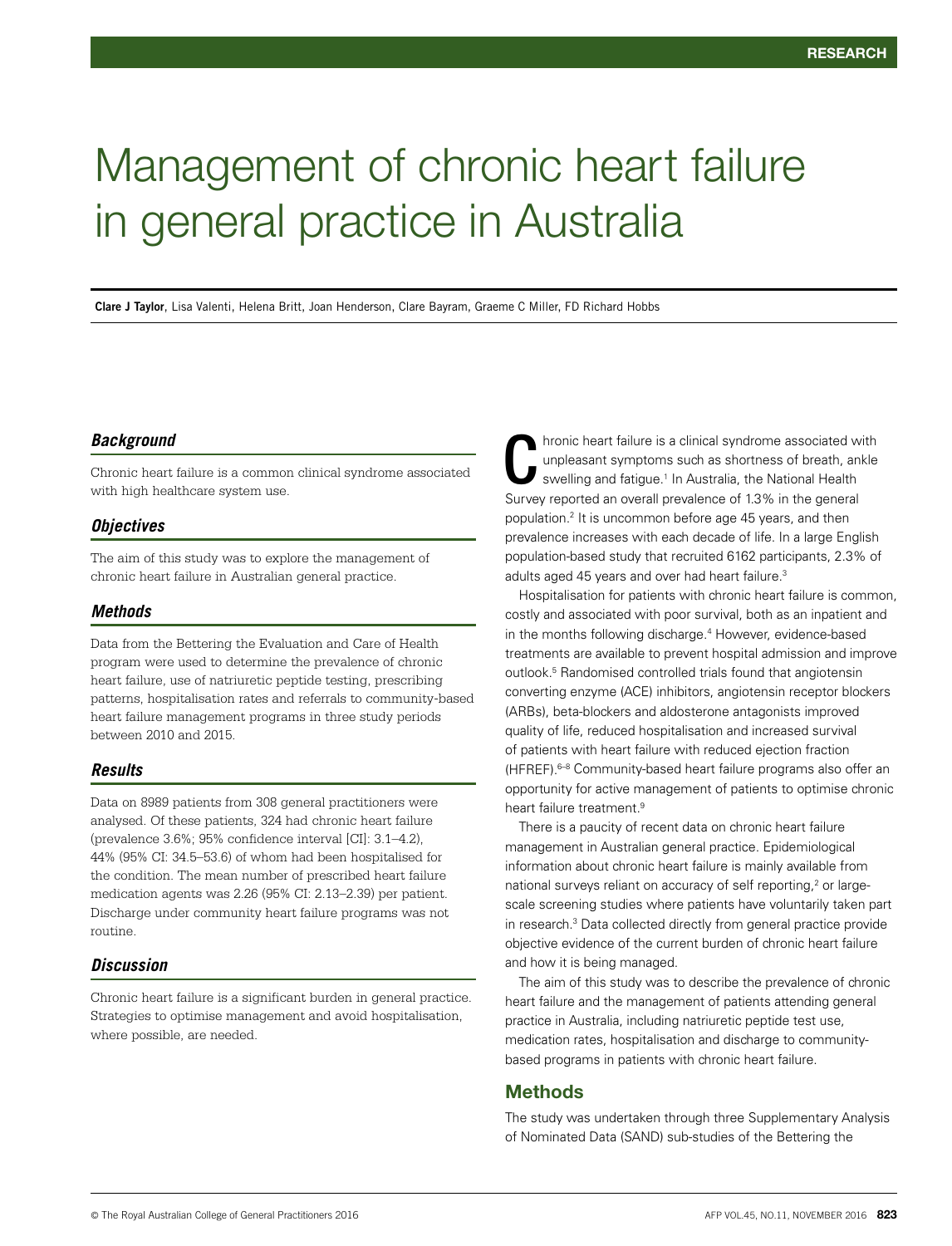Evaluation and Care of Health (BEACH) program, a continuous, national, crosssectional survey of Australian general practice activity. BEACH methods are described in detail elsewhere.<sup>10</sup> Briefly, a random sample of approximately 1000 currently active general practitioners (GPs) are recruited each year. Each GP participant records details for 100 encounters with consenting, unidentified patients, on structured paper forms. Information is collected about what is managed for each patient at each visit on the days the GP is participating. Throughout the program, a series of SAND sub-studies use the GP as an 'expert interviewer' to record, in discussion with the patient, aspects of patient health additional to the content of the encounter. The three SAND data periods exploring chronic heart failure management were: period 1: November 2010 – January 2011 inclusive; period 2: March – May 2014; period 3: March – May 2015. For these three periods GPs were asked to answer questions about chronic heart failure on 30 consecutive bespoke recording forms in their pack of 100.

The number of patients who attended general practice at least once in 2014–15, by patient age–sex, was provided by the Australian Government Department of Health.10 To provide an estimate of chronic heart failure prevalence in the attending population, the age–sex distribution of patients surveyed in these three data periods was adjusted (weighted) to reflect that of total patient attendees. We assumed that those people who did not attend general practice at least once in 2014–15 did not have diagnosed chronic heart failure, so accordingly calculated the population prevalence of chronic heart failure in Australia.

Chronic heart failure diagnosis and medications (including ACE inhibitors, ARBs, beta-blockers, calcium channel blockers, diuretics, antithrombotic, antiangina and lipid modification drugs) were collected in all study periods. Stage of chronic heart failure, classified using the New York Heart Association (NYHA) criteria I–IV, was collected in periods 1 and 3.

Natriuretic peptide testing was collected only in period 3. GPs recorded whether patients with diagnosed chronic heart failure had been tested at the time of diagnosis or since their diagnosis. Initiation of chronic heart failure medication (by the GP or specialist) was collected for periods 2 and 3. Whether the patient had ever been hospitalised for chronic heart failure was collected in period 2, while hospitalisation for chronic heart failure in the previous 12 months was collected in period 3. Discharge to a community-based heart failure management program was surveyed in periods 2 and 3.

Proportions and robust 95% confidence intervals (CIs) were calculated using survey procedures in SAS (version 9.3)<sup>11</sup> that adjust for the study's cluster design. Statistical significance of differences was judged by non-overlapping 95% CIs, the criterion of which is equivalent to *P* <0.006, more conservative than the usual *P* <0.05.12

The BEACH program and all sub-studies have ethics approval and oversight from the Human Research Ethics Committee of the University of Sydney (reference 2012/130).

#### **Results**

Completed chronic heart failure questions were received for 8989 patients from 308 GPs. Of these patients, 324 had chronic heart failure, an overall prevalence of 3.6% (95% CI: 3.1–4.2). Chronic heart failure was similarly prevalent among men (4.4%; 95% CI: 3.5–5.3) and women (3.1%; 95% CI: 2.5–3.6). Prevalence of chronic heart failure among the sampled patients increased with age to peak at 13.9% among those aged 75 years and over (Table 1).

The prevalence of chronic heart failure among patients who attended general practice at least once in the year was estimated to be 2.0% (95% CI: 1.7–2.4). When extrapolated to the entire Australian population, the prevalence of diagnosed chronic heart failure was estimated to be 1.8% (95% CI: 1.5–2.1).

Stage of disease (NYHA class I–IV) was recorded (in periods 1 and 3) for 216 patients. Chronic heart failure was recorded as class I for 54 patients (25.0%; 95% CI: 18.2–31.8), class II for 94 (43.5%; 95% CI: 35.8–51.2), class III for 50 (23.1%; 95% CI: 16.9–29.4) and class IV for 15 (6.9%; 95% CI: 2.7–11.2) (Figure 1). There were three patients with chronic heart failure (1.4%) for whom stage/class was not known.

Natriuretic peptides were explored in the period 3 cohort. Of the 103 patients with chronic heart failure, 96 responded to this question. Of these patients, five (5.2%; 95% CI: 1.0–9.4) had been tested at diagnosis, 11 (11.5%; 95% CI: 1.6–21.3) had been tested since diagnosis, 49 (51.0%; 95% CI: 38.3–63.8) had not been tested, and 31 (32.3%; 95% CI: 20.5–44.1) did not know if they had been tested. If only those patients who knew whether they had been tested were included in the analysis, 16

#### **Table 1. Age-specific rate of chronic heart failure among general practice patients in the study sample**

| Age group<br>(years) | <b>Patients with diagnosed</b><br>chronic heart failure (n) | <b>Total sampled</b><br>patients (n) | Age-specific<br>prevalence<br>$(95% \text{ Cl})$ |
|----------------------|-------------------------------------------------------------|--------------------------------------|--------------------------------------------------|
| $0 - 44$             | 2                                                           | 3.742                                | $0.1(0.0-0.1)$                                   |
| $45 - 64$            | 52                                                          | 2,470                                | $2.1(1.5 - 2.7)$                                 |
| 65-74                | 62                                                          | 1.235                                | $5.0(3.6-6.4)$                                   |
| $75+$                | 206                                                         | 1.478                                | 13.9 (12.0-15.9)                                 |
| Total*               | 324                                                         | 8,925                                | $3.6(3.1 - 4.2)$                                 |

*\*Age was missing for two chronic heart failure patients, so sum of age groups is less than total patients. CI, confidence interval*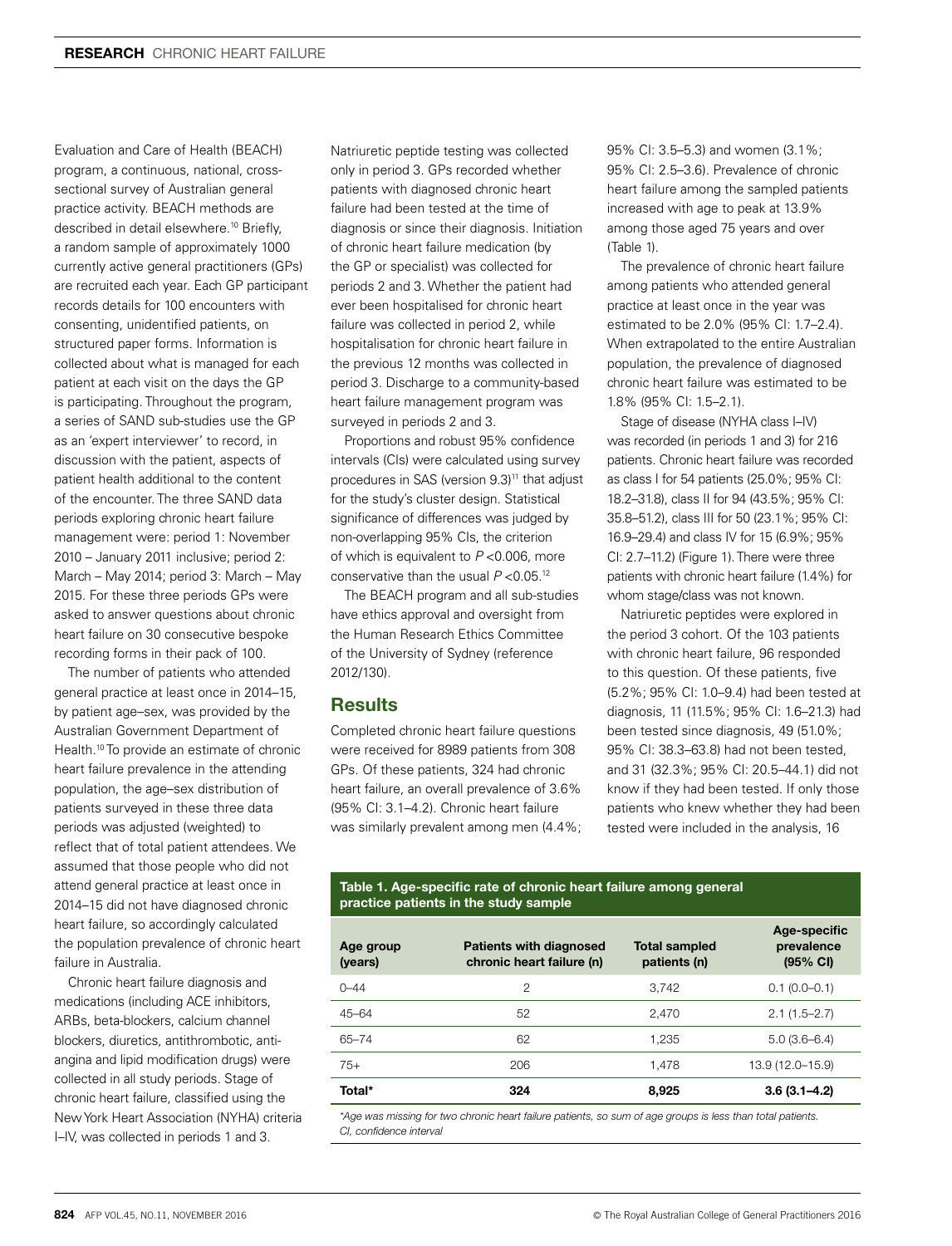

Figure 1. Number of patients with chronic heart failure by New York Heart Association class

out of 65 chronic heart failure patients (24.6%; 95% CI: 7.4–41.8) had undergone natriuretic peptide testing.

Medication status was recorded for 313 of the 324 chronic heart failure patients. The vast majority (97.1%) were taking at least one medication agent for their heart failure (Table 2). The mean number of heart failure medication agents was 2.26 (95% CI: 2.13–2.39) per patient. In periods 2 and 3, the proportion of heart failure medication agents initiated by the GP, rather than a specialist, was 31.9% (95% CI: 24.8–39.1).

Whether the patient was ever hospitalised for chronic heart failure was examined in period 2. Thirty-seven of 84 (44.0%; 95% CI: 34.5–53.6) patients with chronic heart failure had been hospitalised with an acute episode of heart failure. In 15 of 36 cases (41.7%; 95% CI: 22.1–61.3), the admission occurred via GP referral. The mean length of stay for the most recent admission was 6.5 days (95% CI: 4.4–8.7).

In period 3, hospitalisation in the previous 12 months was explored. Of the 103 patients with chronic heart failure,

94 responded to this question, of whom 24 (25.5%; 95% CI: 16.8–34.3) with chronic heart failure had been admitted to hospital in the previous 12 months. The highest rates of hospitalisation were in the oldest age group of 75+ years, with an age-specific rate of 28.4% (95% CI: 16.5–40.2), and among those with severe (NYHA class IV) chronic heart failure, with a class-specific rate of 54.5% (95% CI: 30.7–78.4).

Combining periods 2 and 3, 17 of 64 patients with chronic heart failure who were hospitalised (26.6%; 95% CI: 13.8–39.3) were known to have been discharged to a community-based heart failure management program.

## **Discussion**

This study found that 2% of patients who attend general practice at least once in a year have diagnosed chronic heart failure, with an estimated population prevalence of 1.8%. This aligns with findings from another BEACH study of multimorbidity among 8989 patients, which reported a population prevalence of diagnosed chronic heart failure as 1.7% (95% CI: 1.4–2.1).<sup>13</sup> However, our estimate of population prevalence is significantly higher than the estimate from patients' self-report in the Australian Health Survey (1.4% in 2004–05, 1.3% in 2007–08, and 1.2% in 2011–12), although no confidence intervals are provided.14 However, self-report may underestimate

#### the prevalence.<sup>14</sup> Chronic heart failure was encountered in 3–4% of GP consultations.

Patients most commonly had mild heart failure, but a significant proportion (30%) had a more advanced stage of moderate to severe disease. Natriuretic peptide testing was used in less than one-quarter of patients with chronic heart failure. The medication burden was high, with patients taking a mean of 2.26 heart failure medication agents in addition to drugs for other comorbidities. Hospitalisation was common, but only about one in four patients were discharged from hospital to a communitybased heart failure management program.

Globally, chronic heart failure is a common condition, often pre-dated by coronary artery disease, hypertension or other cardiovascular risk factors.15 It is the end result of considerable pathological insult to the heart, resulting in an inability to pump sufficient blood to meet the physiological needs of the body.16 Identifying patients at an earlier stage of disease may allow for more effective intervention, although this remains contentious. The clinical features of chronic heart failure, however, are nonspecific, and this can make the diagnostic process challenging.17,18 For example, a symptom such as breathlessness is common and may be found in many other conditions.19

Natriuretic peptide testing is neither supported by Australian guidelines

# **Table 2: Number of heart failure medication agents prescribed to patients with chronic heart failure**

| Number of heart failure<br>medication agents | <b>Number of patients</b> | Percentage of total<br>patients % (95% CI) |
|----------------------------------------------|---------------------------|--------------------------------------------|
| $\Omega$                                     | 9                         | $2.9(1.1 - 4.7)$                           |
|                                              | 63                        | 20.1 (14.8–25.5)                           |
| $\mathfrak{p}$                               | 117                       | 37.4 (32.2-42.6)                           |
| 3                                            | 88                        | 28.1 (22.7-33.6)                           |
| $\overline{4}$                               | 34                        | $10.9(7.1 - 14.6)$                         |
| 5                                            | $\mathfrak{p}$            | $0.6(0.0-1.5)$                             |
| CI, confidence interval                      |                           |                                            |

© The Royal Australian College of General Practitioners 2016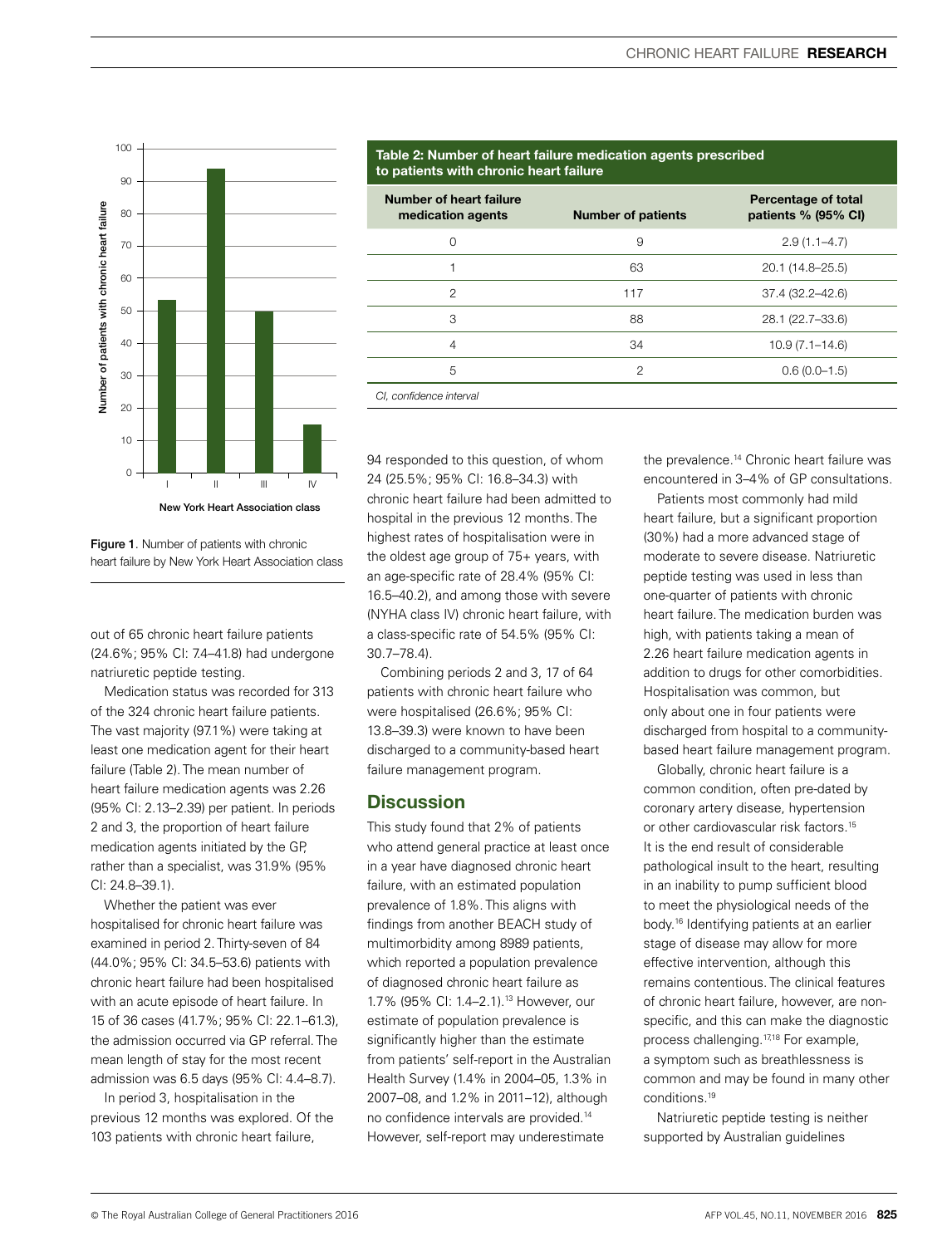nor subsidised by Medicare, so represents a cost to the patient. Echocardiography, however, is both recommended and widely available.20 This study confirms that natriuretic peptide tests are used infrequently in primary care. Internationally, guidelines have increasingly recognised the role of natriuretic peptide testing to identify those patients who require referral for further investigation where echocardiography services are more limited.<sup>21,22</sup>

Hospitalisation can be traumatic for patients and costly to the healthcare system.4 Drugs that block the reninangiotensin system and sympathetic drive have been proven to reduce hospitalisation and improve survival in patients with HFREF, but the benefit of these treatments in patients with heart failure with preserved ejection fraction has not been proven.<sup>23</sup> New drugs, such as the neprilysin inhibitors, are also emerging that may change the way heart failure is managed in the future.<sup>24</sup> The medication burden for now, however, remains high, both for patients to administer and for GPs to manage. More effective methods of managing patients with chronic heart failure within a community setting are needed.9

# **Implications for general practice**

GPs have an essential role in the care of patients with chronic heart failure throughout their healthcare journey. The GP is crucial in recognising the initial symptoms of chronic heart failure and organising further tests or referral to a specialist, and subsequently initiating and optimising chronic heart failure treatments with proven prognostic benefit.20–22 GPs may also need to manage the acutely unwell patient and arrange hospitalisation.

This study shows that all stages of chronic heart failure are encountered by GPs. There is the potential for use of natriuretic peptide testing to be expanded, but this would depend on a review of guidelines and support for testing by Medicare. Medication schedules

are complex and most drugs are still initiated by specialists. Patients with chronic heart failure often have several other comorbidities; optimising holistic care, including the avoidance of harmful polypharmacy, might be best achieved by the GP.

Despite pharmacological therapies, there is a high burden of hospital admissions and further measures to prevent them are necessary. Discharge to a community-based heart failure management program only occurs in a small number of cases. In Australia most patients with heart failure are managed in conjunction with a cardiologist, but the general availability and configuration of hospital and community-based heart failure programs across the country is currently unknown. This configuration might be an important mechanism to explore for preventing future hospital admissions and optimising chronic heart failure management.

#### Authors

Clare J Taylor PhD, FRCGP, General Practitioner and National Institute for Health Research (NIHR) Academic Clinical Lecturer, Nuffield Department of Primary Care Health Sciences, University of Oxford, Oxford, UK. clare.taylor@phc.ox.ac.uk

Lisa Valenti BEc, MMedStat, Senior Analyst, Family Medicine Research Centre, University of Sydney, Parramatta, NSW

Helena Britt BA, PhD, Professor of Primary Care Research and Director, Family Medicine Research Centre, University of Sydney, Parramatta, NSW Joan Henderson BAppSc (HIM) (Hons), PhD (Med), Senior Research Fellow, Family Medicine Research Centre, University of Sydney, Parramatta, NSW Clare Bayram BAppSc (HIM) (Hons), PhD (Med), Research Fellow, Family Medicine Research Centre, University of Sydney, Parramatta, NSW

Graeme C Miller PhD, FRACGP, Medical Director, Family Medicine Research Centre, University of Sydney, Parramatta, NSW

FD Richard Hobbs MA, FRCGP, FRCP, FESC, FMedSci, Professor and Head of Department, Nuffield Department of Primary Care Health Sciences, University of Oxford, Oxford, UK

Competing interests: None.

Provenance and peer review: Not commissioned, externally peer reviewed.

#### Acknowledgements

We thank all the GP participants for their generosity.

The SAND sub-studies reported here were undertaken in collaboration with Novartis Pharmaceuticals Australia Pty Ltd and Seqirus (Australia) Pty Ltd (then bioCSL (Australia) Pty Ltd).

For 2010–11, 2013–14 and 2014–15, when these SAND sub-studies were undertaken, the BEACH program was funded by the Australian Government Department of Health and Ageing and Department of Veterans' Affairs, AstraZeneca Pty Ltd (Australia), Merck, Sharp and Dohme (Australia) Pty Ltd, Pfizer Australia Pty Ltd, Sanofi-Aventis Australia Pty Ltd, Novartis Pharmaceuticals Australia Pty Ltd, GlaxoSmithKline Australia Pty Ltd, Seqirus (Australia) Pty Ltd (then bioCSL (Australia) Pty Ltd), Bayer Australia Ltd, AbbVie Pty Ltd.

The SAND sub-studies reported in this paper were conducted by the Family Medicine Research Centre and the funding bodies had no influence on the conduct of this research or preparation of this paper.

#### References

- 1. Taylor CJ, Hobbs FD. Heart failure therapy in patients with coronary artery disease. Curr Opin Pharmacol 2013;13(2):205–09.
- 2. Australian Institute of Health and Welfare. Cardiovascular disease: Australian facts 2011. Cardiovascular disease series no. 35. Cat. no. CVD 53. Canberra: AIHW, 2011. Available at www.aihw.gov.au/publicationdetail/?id=10737418510 [Accessed 8 August 2016].
- 3. Davies M, Hobbs F, Davis R, et al. Prevalence of left-ventricular systolic dysfunction and heart failure in the Echocardiographic Heart of England Screening study: A population based study. Lancet 2001;358(9280):439–44.
- 4. Ambrosy AP, Fonarow GC, Butler J, et al. The global health and economic burden of hospitalizations for heart failure: Lessons learned from hospitalized heart failure registries. J Am Coll Cardiol 2014;63(12):1123–33.
- 5. Taylor CJ, Roalfe AK, Iles R, Hobbs FDR. Ten-year prognosis of heart failure in the community: Follow-up data from the Echocardiographic Heart of England Screening (ECHOES) study. Eur J Heart Fail 2012;14(2):176–84.
- 6. The SOLVD Investigators. Effect of enalapril on survival in patients with reduced left ventricular ejection fractions and congestive heart failure. New Engl J Med 1991;325(5):293–302.
- 7. Pfeffer MA, Braunwald E, Moye LA, et al. Effect of captopril on mortality and morbidity in patients with left ventricular dysfunction after myocardial infarction – Results of the survival and ventricular enlargement trial. N Engl J Med 1992;327(10):669–77.
- 8. CIBIS-II Investigators and Committees. The Cardiac Insufficiency Bisoprolol Study II (CIBIS-II): A randomised trial. Lancet 1999;353(9146):9–13.
- 9. Scott I, Jackson C. Chronic heart failure management in Australia – Time for general practice centred models of care? Aust Fam Physician 2013;42(5):343–46.
- 10. Britt H, Miller GC, Henderson J, et al. General practice activity in Australia 2014–15. General practice series no. 38. Sydney: Sydney University Press, 2015. Available at http://purl.library.usyd. edu.au/sup/9781743324523 [Accessed 8 August 2016].
- 11. SAS Institute. SAS proprietary software release 9.2. Cary, NC: SAS Institute Inc, 2008.
- 12. Krzywinski M, Altman N. Points of significance: Error bars. Nat Methods 2013;10(10):921–22.